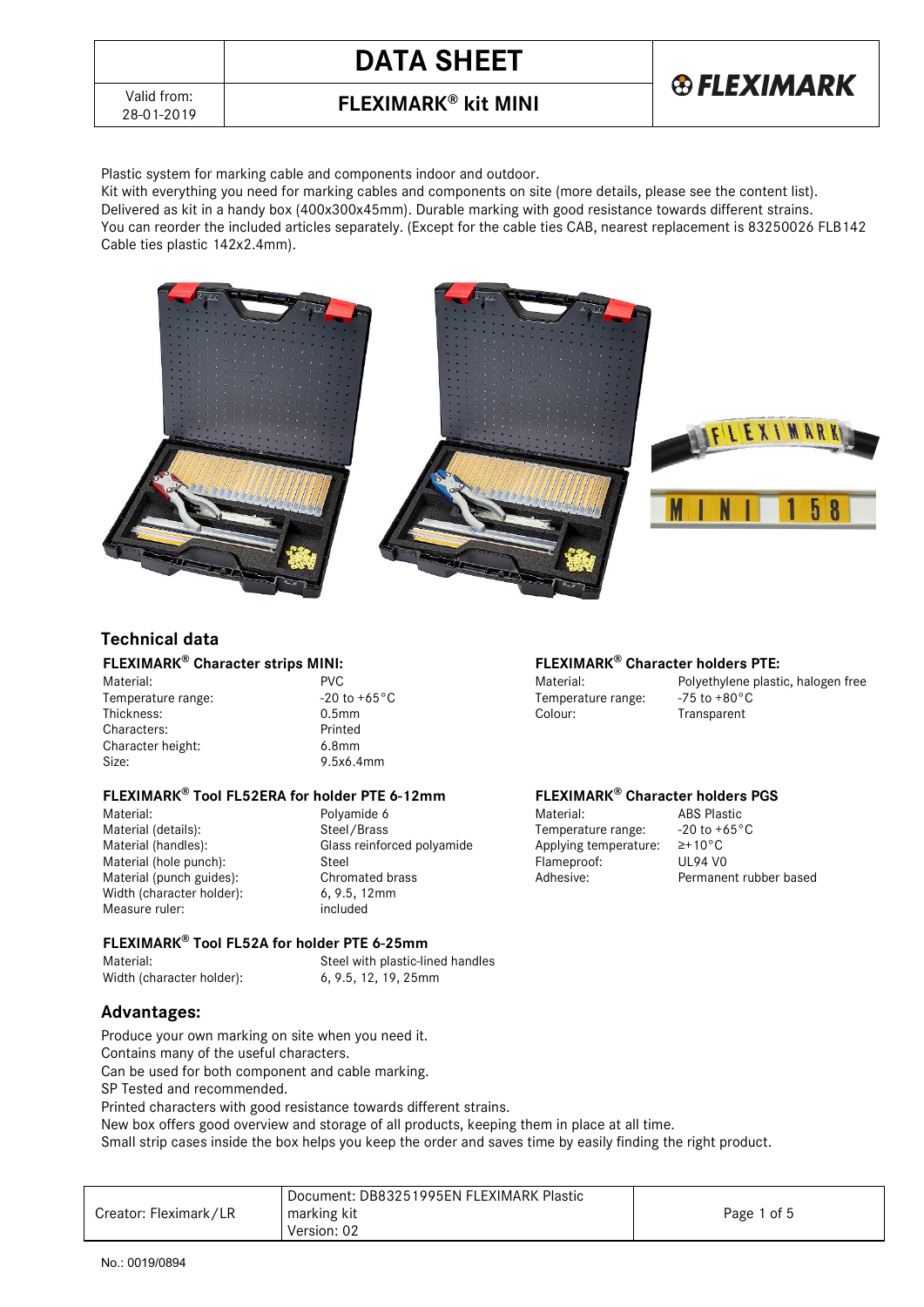28-01-2019 **FLEXIMARK® kit MINI**

# **Product data:**

| E-nummer | <b>LAPP</b><br>Part no. | <b>Article designation</b>      | <b>FLEXIMARK<sup>®</sup> Tool for plastic</b><br>holder included | Content<br>(unit) | <b>PU</b> |
|----------|-------------------------|---------------------------------|------------------------------------------------------------------|-------------------|-----------|
| 2941285  | 83251995                | FI FXIMARK KIT MINI FI 52FRA YF | FI 52FRA                                                         |                   |           |
| 2941286  | 83251994                | FI FXIMARK KIT MINI FI 52FRA WH | FI 52FRA                                                         |                   |           |
| 2941287  | 83251993                | FLEXIMARK KIT MINI FL52A YE     | <b>FI 52A</b>                                                    |                   |           |
| 2941288  | 83251992                | FI FXIMARK KIT MINI FI 52A WH   | <b>FI 52A</b>                                                    |                   |           |
| 2941289  | 83251991                | FI FXIMARK KIT FMPTY            | -                                                                |                   |           |
| 2941291  | 83251990                | FLEXIMARK STRIP CASE KIT        | -                                                                | 10                |           |

### **Resistance of FLEXIMARK® Plastic MINI Marking**

(SP tested by an independent expert)

|                                              | UV<br>resistance                  | Agei<br>ng<br>resi<br>stan<br>ce   | Abrasion<br>resistance  | <b>Diesel</b><br>resistance | Acid<br>(H <sub>2</sub> SO <sub>4</sub> )<br>25% | Alkali<br>(Detergent<br>solution,<br>10%)        | <b>Distilled</b><br>water           | Salt<br>water<br>(5%<br><b>NACI)</b> | <b>Transformer</b><br>oil (Nytro<br>10X) | Ethanol                                    |
|----------------------------------------------|-----------------------------------|------------------------------------|-------------------------|-----------------------------|--------------------------------------------------|--------------------------------------------------|-------------------------------------|--------------------------------------|------------------------------------------|--------------------------------------------|
| MINI character<br>strips in PTE<br>holder    | Recommended<br>Tested &           | Recommended<br>Tested<br>۵         | Not tested*             | recommended*<br>Tested &    | recommended*<br>Tested<br><sub>o</sub>           | recommended*<br>Tested<br><sub>o</sub>           | recommended*<br>Tested<br>$\infty$  | recommended*<br>Tested<br>œ          | recommended*<br>Tested<br>$\infty$       | recommended*<br>Tested<br>$\infty$         |
| MINI character<br>strips<br>holder<br>in PGS | Recommended<br>Tested<br>$\infty$ | Recommended<br>Tested<br><b>Qo</b> | Recommended<br>Tested & | Recommended<br>Tested &     | Recommended<br>Tested<br>$\infty$                | Recommended<br>Tested<br><sub>o</sub><br>$\star$ | Recommended**<br>Tested<br>$\infty$ | Recommended<br>Tested<br>۵           | Recommended<br>Tested<br>$\infty$        | Recommended<br>Tested<br>$\infty$<br>$* *$ |

\* Chemical resistance without abrasion tested and recommended

\*\* Chemical resistance with abrasion tested and recommended

\*\*\*Marking text has automatic protection from holder

### **Test result MINI (SP test):**

#### **FLEXIMARK® MINI characters in PTE holder:**

**Ageing 200h +90°C:** Function OK. No cracks or other visible damages. Colour of the holder OK. The print is fully readable. **UV-resistance:** Function OK. The colour of the sleeve is apparently unchanged. The colour of the MINI slightly paled. The print is fully readable.

**Chemical resistance (no abrasion test):** Function OK. The print is fully readable.

### **FLEXIMARK® MINI characters in PGS holder:**

Ageing 200h +90°C: Function OK. No cracks or other visible damages. Colour of the sign OK. The print is fully readable. **UV-resistance:** Function OK. Colour and print are apparently unchanged. The print is fully readable. **Chemical resistance (abrasion 200+200 cycles):** Function OK. The print is fully readable.

| Creator: Fleximark/LR | Document: DB83251995EN FLEXIMARK Plastic<br>marking kit<br>Version: 02 | Page 2 of 5 |
|-----------------------|------------------------------------------------------------------------|-------------|
|-----------------------|------------------------------------------------------------------------|-------------|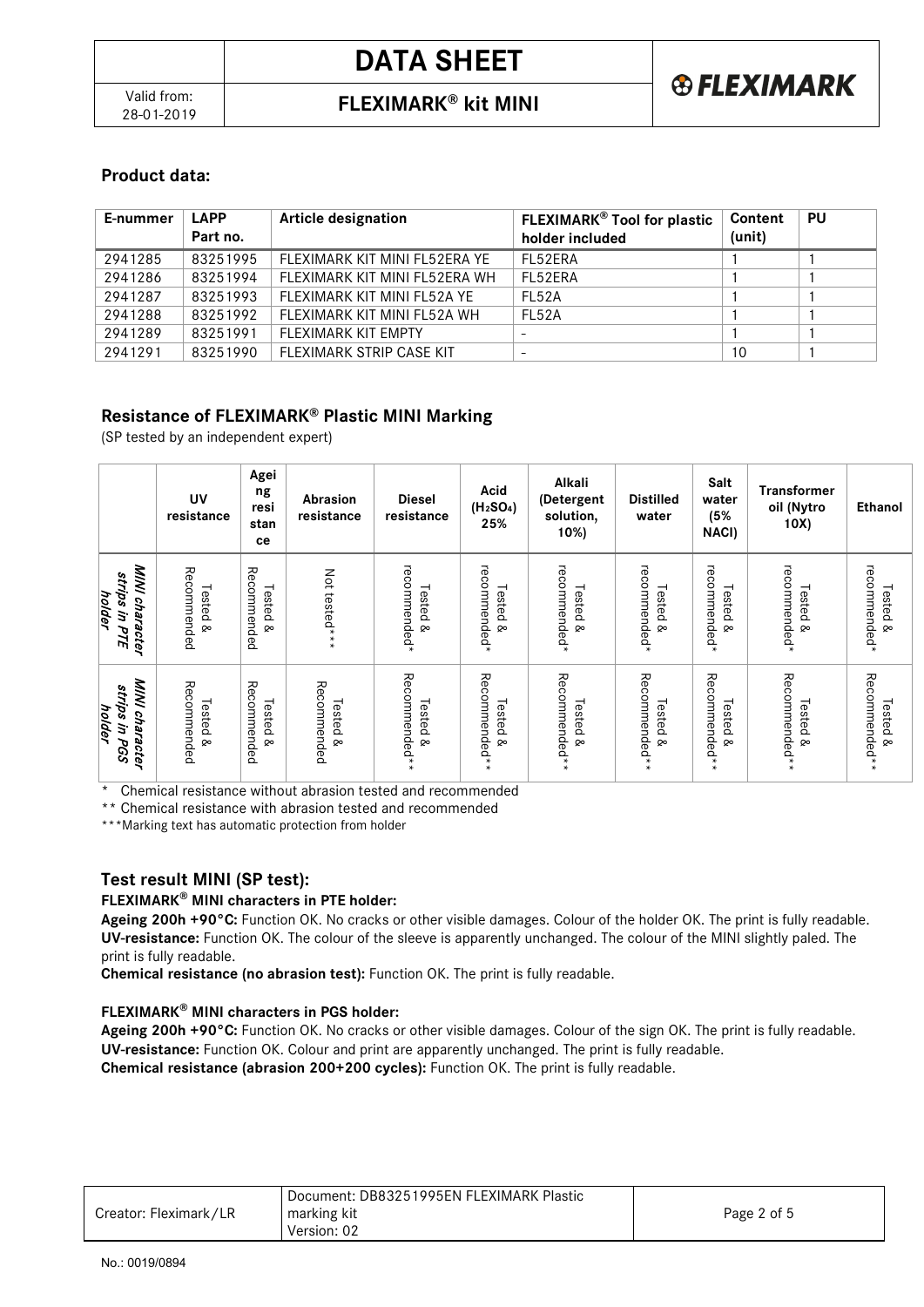# **DATA SHEET**



28-01-2019 **FLEXIMARK® kit MINI**

**FLEXIMARK® MINI Character strips** for mounting with character holders PTE or PGS (also CAB and PTEF which are not included in the kit).



Character strips with clear break marks, the mounting is simple and fast. Durable thermal transfer printing with high resistance towards different strains.

## **FLEXIMARK® MINI CHARACTERS can be inserted in:**



**FLEXIMARK® Character holders PTE, halogen free** for mounting with cable ties. Produce marking on site when you need it for both cable and component marking.



**FLEXIMARK® Character holders PGS, durable ABS material** for component marking, mounting with screw and adhesive. Produce marking on site when you need it.

|                       | <sup>1</sup> Document: DB83251995EN FLEXIMARK Plastic |             |
|-----------------------|-------------------------------------------------------|-------------|
| Creator: Fleximark/LR | marking kit                                           | Page 3 of 5 |
|                       | Version: 02                                           |             |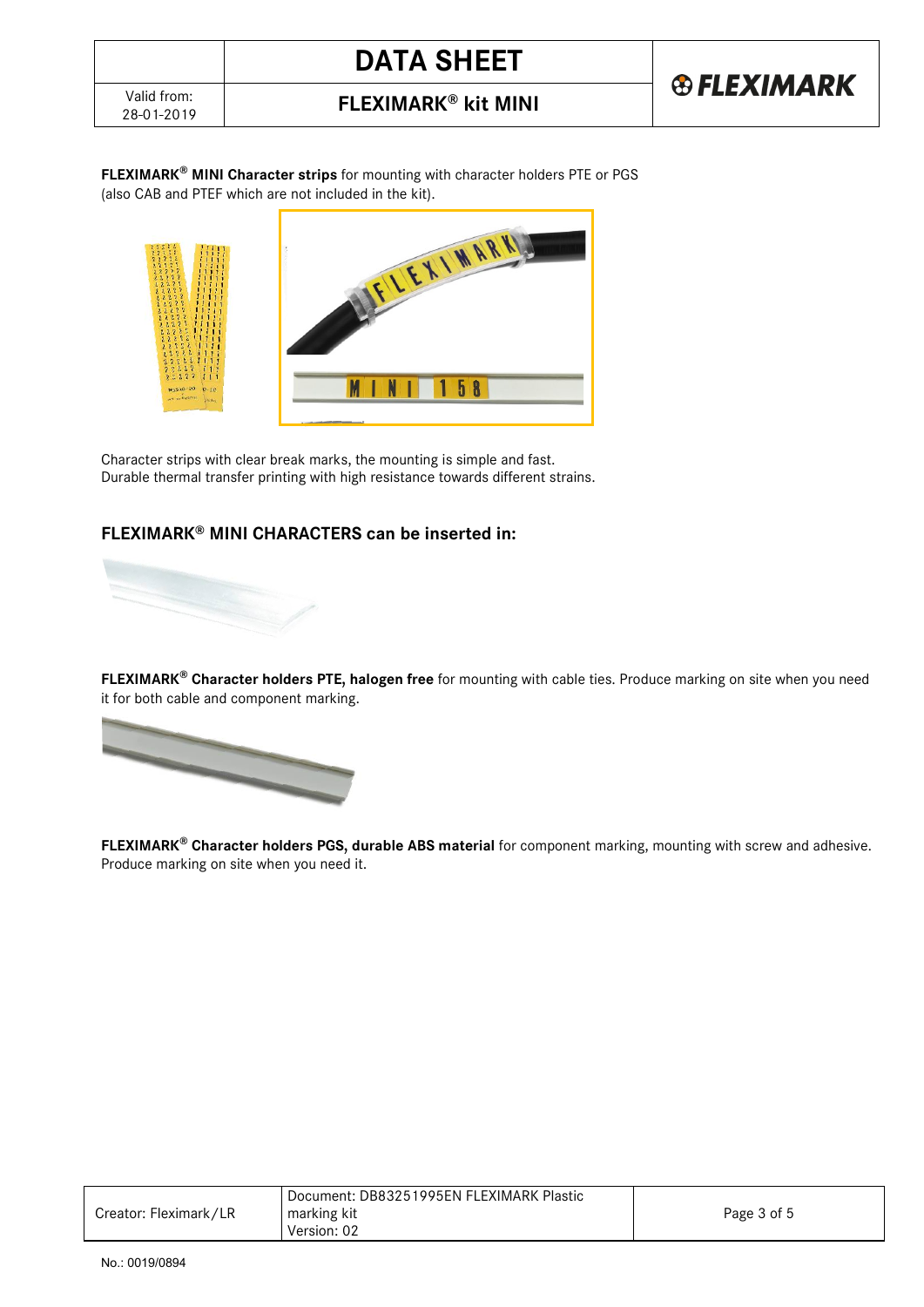28-01-2019 **FLEXIMARK® kit MINI**

# **®FLEXIMARK**

## **Cut and punch holes for cable ties on the FLEXIMARK® CHARACTER HOLDER PTE with:**

### **FLEXIMARK® PLIER FL52ERA 6-12mm**

Gives you the opportunity to cut all character holders 6- 12mm and punch both holes for cable ties at the same time. The measure ruler helps you produce equal length of character holders.

### **FLEXIMARK® PLIER FL52A 6-25mm**

With this plier you can cut all character holders from 6- 25mm and punch both holes for cable ties on character holders 19mm at the same time.



### **Related products**

FLEXIMARK® Marking accessories for mounting FLEXIMARK® Character holders:

Within the FLEXIMARK**®** Marking accessories you will find end clap and lock button for more flexible mounting of FLEXIMARK**®** Character holders.



#### **Note:**

Pictures are not to scale and do not represent detailed images of each product.

| Document: DB83251995EN FLEXIMARK Plastic<br>marking kit<br>Creator: Fleximark/LR<br>Page 4 of 5<br>Version: 02 |  |
|----------------------------------------------------------------------------------------------------------------|--|
|----------------------------------------------------------------------------------------------------------------|--|